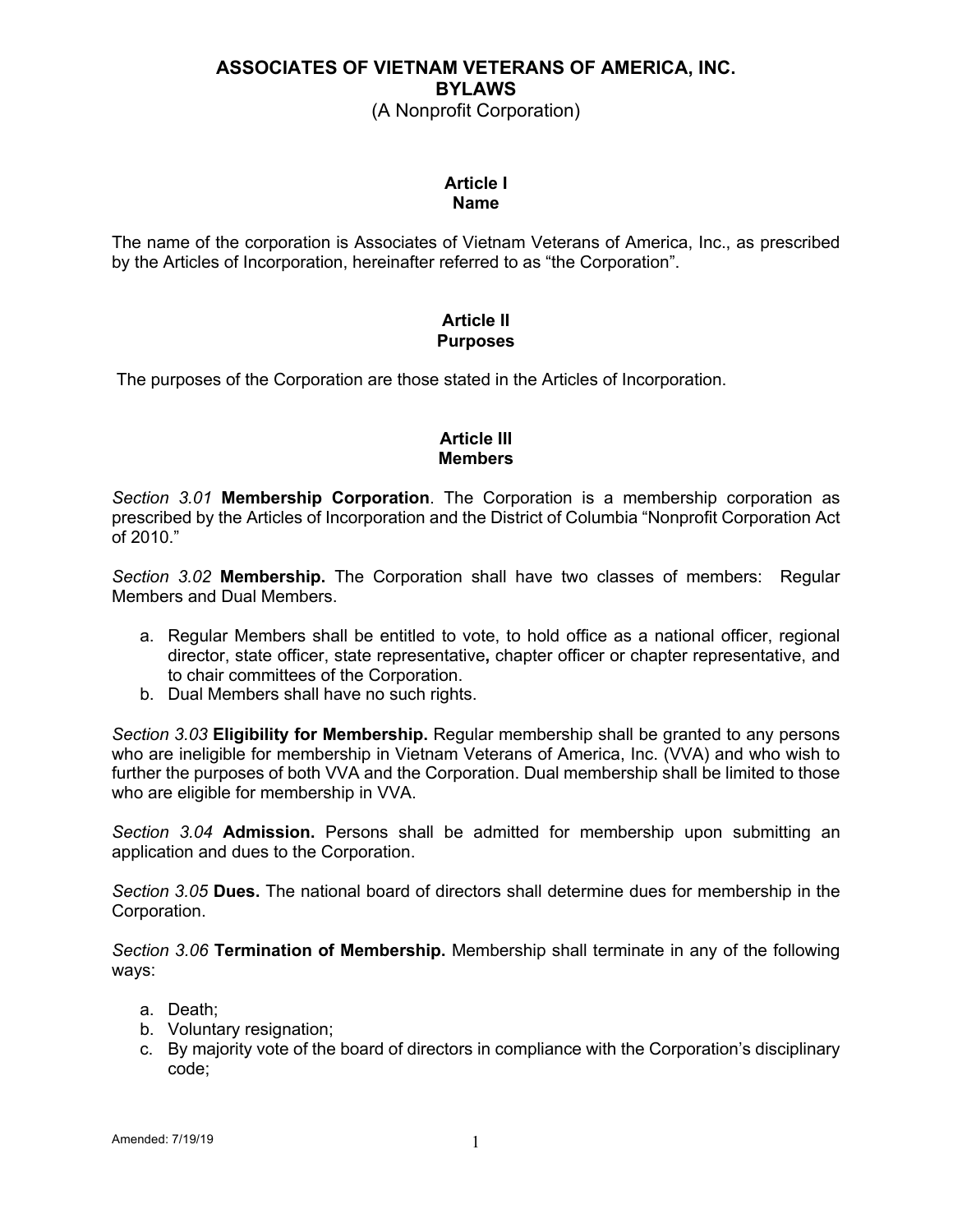(A Nonprofit Corporation)

- d. Failure to pay membership dues;
- e. Failure to conform to, and comply with the Bylaws and other rules of the Corporation.

### *Section 3.07* **Voting.**

- a. All elections shall be by ballot.
- b. There will be no absentee ballots allowed in elections at any level.
- c. In the event of a tie vote, for any office at any level, a second vote will be taken. If after the second vote a tie remains, the office will be filled by name draw, in accordance with the National Policy and Procedures.
- d. Election Committee members, including the chair, must resign their position on the Election Committee if they run for any national office.

## **Article IV Board of Directors**

*Section 4.01* **General.** The board shall have full power and authority over the affairs of the Corporation between the annual meetings. The officers of the Corporation and the regional directors shall constitute the board of directors.

*Section 4.02* **Election of Directors.** Each region of the Corporation may elect a director to represent them on the board of directors. The candidate must be a regular member in good standing, and actively participate in a state within the region they want to represent. Each regional director shall be elected by ballot at the national convention by the voting delegates, in the odd numbered years. Each director shall hold office for a term of two years. No director shall be eligible to serve more than five (5) consecutive terms in the same office.

*Section 4.03* **Election of Deputy Directors**. Each region of the Corporation may elect a deputy regional director to represent them on the board of directors, in the absence of the regional director. The candidate must be a regular member in good standing, and actively participate in a state within the region they want to represent. Each deputy regional director shall be elected by ballot at the national convention by the voting delegates, in the odd numbered years. Each deputy regional director shall hold office for a term of two years. No deputy director shall be eligible to serve more than five (5) consecutive terms in the same office.

*Section 4.04* **Removal.** Any director of the Corporation may be recommended for removal from office in compliance with the Corporation's Disciplinary Code.

*Section 4.05* **Vacancies.** In the event of any vacancy of a regional director, the deputy regional director shall fulfill the remainder of the term of office until a regular election is held. If the vacancy occurs in a region where there is no deputy regional director in place, the board will appoint a replacement from the same region, with the majority approval of the state representatives and state presidents of that region.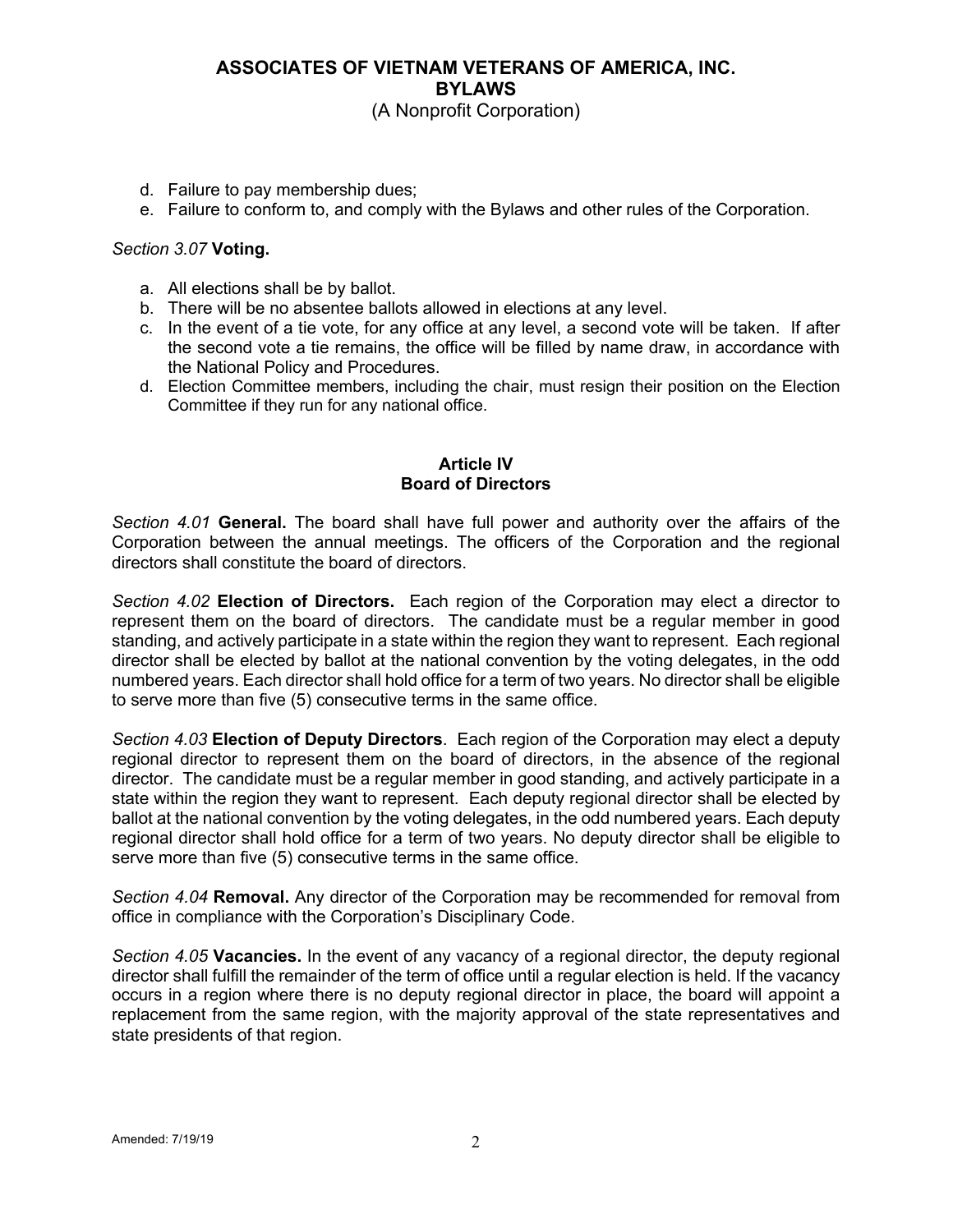(A Nonprofit Corporation)

*Section 4.06* **Meetings.** Unless otherwise ordered by the board, meetings shall be held no less than two times a year as determined by the president. Special meetings may be called by the president. Special meetings shall be called upon written request of five members of the Board.

*Section 4.07* **Quorum.** At all meetings of the board of directors, two-thirds of the number of directors shall constitute a quorum.

*Section 4.08* **Notice.** Notice of special meetings, specifying the subjects to be considered at such meeting, shall be given in writing, by first-class mail, or by e-mail, at least fourteen (14) days prior to the day of the meeting to all members of the board of directors.

*Section 4.09* **Non-voting VVA Special Advisor.** After recommendation from the president of VVA, a separate and distinct corporation not to be confused with the Corporation, the board of directors shall seat a VVA special advisor to serve as a non-voting member to the Corporation board, entitled to be heard on each matter brought before the board.

*Section 4.10* **Electronic Meetings.** Members of the board of directors may participate in a meeting of the board using electronic communications equipment. All persons participating in the meeting must be able to hear each other simultaneously. Participation in a meeting by such means shall constitute presence in person at the meeting.

# **Article V Officers**

*Section 5.01* **Officers and Duties.** The officers of the Corporation shall be a president, a vicepresident, a secretary and a treasurer. These officers shall perform the duties described in the Policy and Procedures Manual adopted by the Corporation.

*Section 5.02* **Election of Officers.** The officers of the Corporation shall be elected by ballot at the national convention by the voting delegates in the odd numbered years. Each officer elected must be a Regular Member of the Corporation in good standing.

*Section 5.03* **Term of Office and Office Holding Limitations.** Each officer shall serve for a term of two years. The term of office begins at the adjournment of the meeting at which they are elected. No officer shall be eligible to serve more than five (5) consecutive terms in the same office. No member shall hold more than one national office at a time.

*Section 5.04* **Removal from Office.** Any officer of the Corporation may be recommended for removal from office in compliance with the Corporation's disciplinary code.

*Section 5.05* **Vacancies.** In the event of a vacancy in the office of president, the vice-president shall assume the position of president for the remainder of his or her unexpired term. In the event of a vacancy in any other office the remaining members of the board of directors shall elect, by majority vote, a successor to serve the remainder of that officer's unexpired term.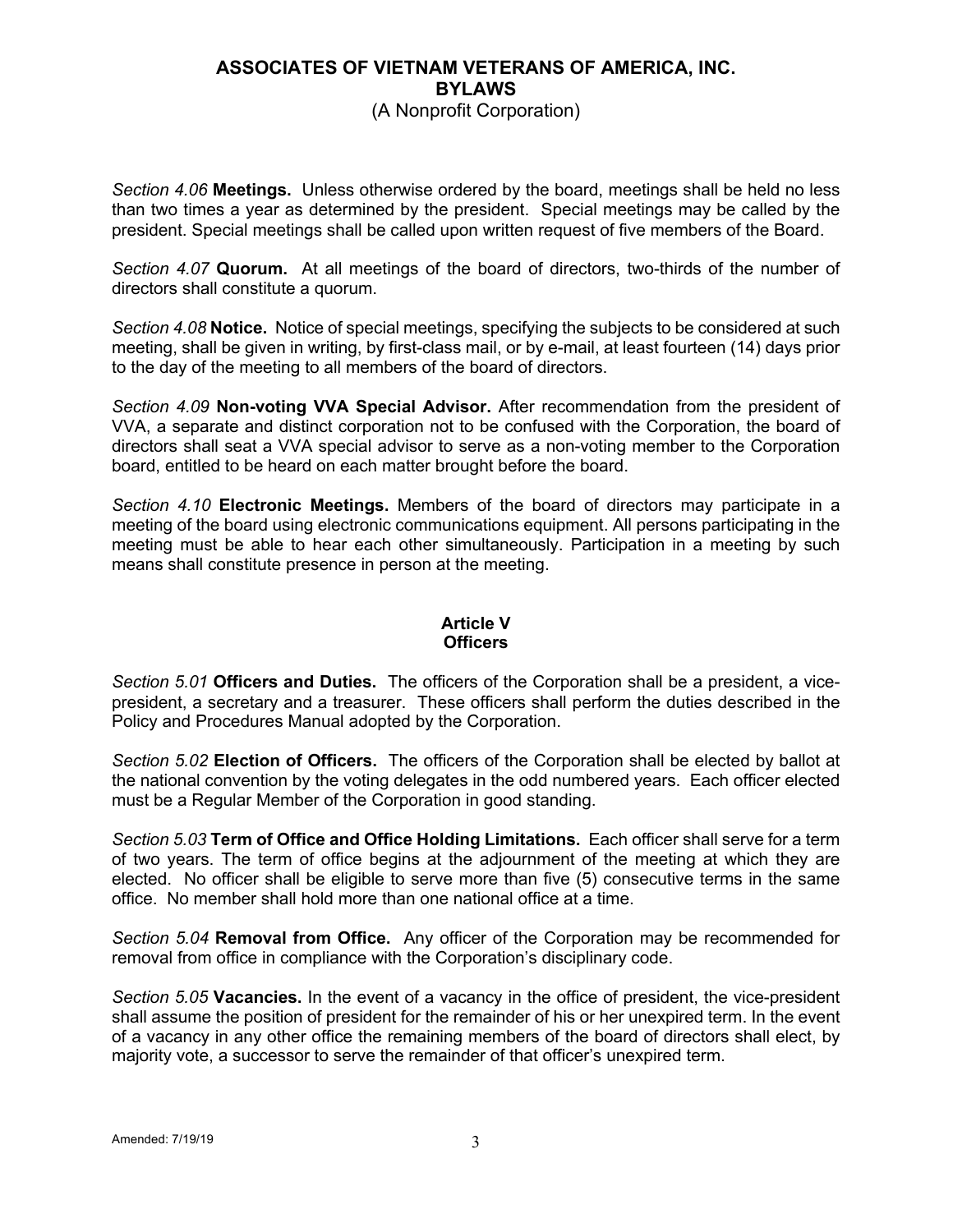(A Nonprofit Corporation)

# **Article VI Meetings**

#### *Section 6.01* **Annual Meetings.**

- a. National Convention: An annual meeting shall be held in the third quarter of the calendar year of odd numbered years at a time and location determined by the board, and shall be for the purpose of electing officers and directors, and for any other business that may come before the membership. A quorum for national meetings will be a majority of the delegates of record registered at the meeting.
- b. Leadership and Educational Conference: An annual meeting shall be held in the third quarter of the calendar year of even numbered years at a time and location determined by the board, and shall be for educational and training purposes.

## **Article VII States**

*Section 7.01* **Unincorporated State Associates.** The members within a state or legal U.S. territory will be considered an AVVA unincorporated state organization. Elected chapter representatives or presidents and the at-large representative, or their appointed alternates, may elect a state representative. The state associates are governed by the bylaws of the Corporation*.*  The regional director shall oversee the state, or in the absence of a regional director, the state shall be overseen by the National Board of Directors.

*Section 7.02* **Incorporated State Associations.** A state association may be established in all states or legal U.S. territories. Every state association is required to be incorporated as a nonprofit 501(c)(3) corporation. Each state association shall adopt its own rules and regulations in accordance with the bylaws established by the Corporation. Incorporated states must meet annual financial requirements as set forth in the Policy and Procedures Manual, to retain their charter. Election of state officers shall follow the edicts in the adopted State Bylaws and the National Policy and Procedures Manual. The regional director shall oversee the state, or in absence of a regional director, the state shall be overseen by the National Board of Directors.

*Section 7.03* **At-Large Representative.** Each state with At-Large Members may elect a representative to speak for them. This election process will be conducted by ballot through the postal service*,* or through verifiable emails for those members who have furnished a valid email address to the national membership department. If only one candidate volunteers for this election, an exception to the bylaws requiring ballots for all elections will be made. The election process will be considered complete, and the volunteer will be considered elected without a ballot*.* The state shall oversee the at-large representative, or in absence of a state president or representative, the at-large representative shall be overseen by the regional director. In the absence of any officials at both the state and regional level, the at-large representative will be overseen by the National Board of Directors.

The at-large representative, or their appointed alternate, has one vote at state level meetings and is a delegate of record to the national convention. The delegate and/or the appointed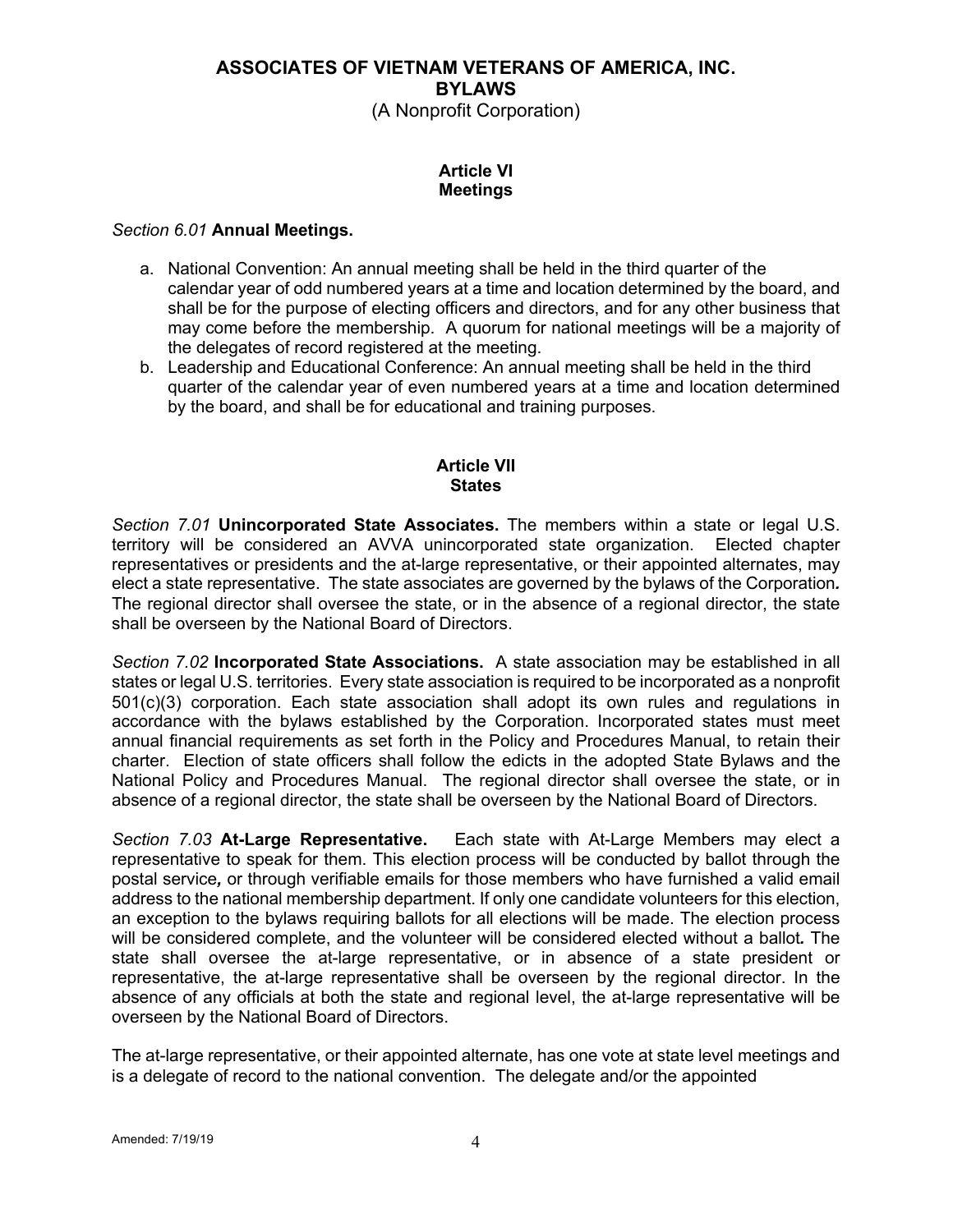# (A Nonprofit Corporation)

alternate to the national convention must be registered with the National Election Committee and be registered for the convention.

*Section 7.04* **Delegate of Record.** Each state will be allowed one voting delegate to represent the state at the national meetings of the Corporation. The delegate for each state shall be the representative, president, or their appointed alternate. The delegate and/or appointed alternate to the national convention must be registered with the National Election Committee and be registered for the convention.

*Section 7.05* **Establishment of a** *State* **Leadership Council.** The presidents of state associations, and state representatives of unincorporated states, may establish a State Leadership Council. The council may establish its own rules, regulations, and leadership, provided that such rules are in accordance with those of the Corporation.

# **Article VIII Chapters**

*Section 8.01* **Establishment of Chapters.** Any group of members, whether incorporated or not, will be considered a chapter. Unincorporated chapters must be associated with a VVA chapter. Incorporated chapters may be associated with a corresponding VVA chapter, or unassociated.

*Section 8.02* **Unincorporated Chapters.** The members associated with a VVA chapter*,* and unincorporated*,* will be considered an AVVA unincorporated chapter. The state shall oversee the chapter members. In the absence of a state president or representative, the chapter members shall be overseen by the regional director. In the absence of both state and regional officials, the chapter will be overseen by the National Board of Directors.

*Section 8.03* **Incorporated Chapters.** An incorporated chapter may be established under National Bylaws, once they have complied with the formation rules. Each such chapter is required to be incorporated as a nonprofit 501(c)(3) corporation. Each chapter shall adopt its own rules and regulations as long as they are in accordance with those of the Corporation. Incorporated chapters must meet annual financial requirements as set forth in the Policy and Procedures Manual to retain their charter. Incorporated chapters report to their incorporated state. If an incorporated chapter does not reside in an incorporated state, the chapter is overseen by the regional director. If there is no regional director in place, the chapter is overseen by the National Board of Directors.

*Section 8.04* **Delegate of Record.** Each chapter will be allowed one voting delegate, elected to represent the chapter at the national convention of the Corporation and at state level meetings. The delegate for each chapter shall be the representative, president, or their appointed alternate. The alternate must be a member of the same chapter as the delegate who appoints them. The delegate, and/or alternate, to the national convention must be registered with the National Elections Committee and be registered for the convention.